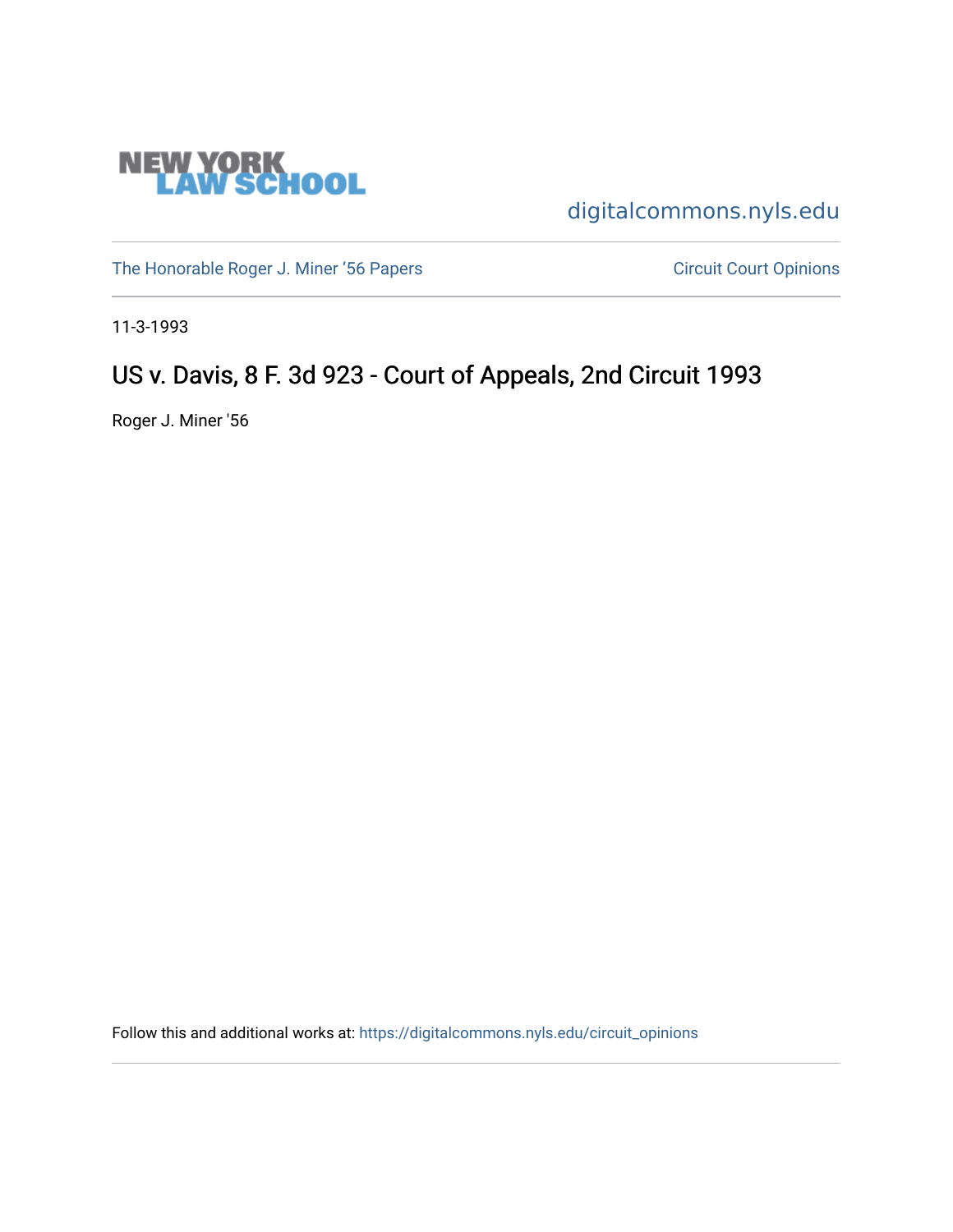### 8 F.3d 923 (1993)

### **UNITED STATES of America, Appellee-Cross-Appellant,**

 $\mathbf{V}$ 

#### Melvin Lee DAVIS, Defendant-Appellant-Cross-Appellee.

No. 1236, Docket 92-1708.

#### United States Court of Appeals, Second Circuit.

Arqued August 13, 1993. Decided November 3, 1993.

924 \*924 Gary D. Weinberger, Asst. Federal Public Defender for D. Conn., Hartford, CT (Thomas G. Dennis, Federal Public Defender for D. Conn., of counsel), for defendant-appellant.

Thomas J. Murphy, Asst. U.S. Atty. D. Conn., New Haven, CT (Albert S. Dabrowski, U.S. Atty. D. Conn., Anthony E. Kaplan, Asst. U.S. Atty., of counsel), for appellee.

Before: WINTER, MINER and WALKER, Circuit Judges.

MINER, Circuit Judge:

925 Defendant-appellant Melvin Lee Davis appeals<sup>[1]</sup> from a judgment of conviction and \*925 sentence entered in the United States District Court for the District of Connecticut (Nevas, J.), after a bench trial, convicting him of one count of knowingly attempting to escape from the custody of an institutional facility in which he was lawfully confined by the Attorney General of the United States, in violation of 18 U.S.C. § 751 (1988), and two counts of knowingly making or using a false writing or document in a matter within the jurisdiction of a department or agency of the United States, in violation of 18 U.S.C. § 1001 (1988). The district court found that: (1) false writings and statements made by Davis were made in relation to matters within the jurisdiction of the United States Marshals Service and the United States Department of Justice, Bureau of Prisons, both of which are agencies or departments of the United States; (2) a violation of 18 U.S.C. § 1001 does not require that a false statement have been submitted to a department or agency of the United States, but only that it be made in a matter within the jurisdiction of such department or agency; and (3) Davis prepared the documents with the objective of either procuring early release or having his security level reduced to one that would enable him to escape from the facility where he was incarcerated. Davis was sentenced to a prison term of forty-one months, to run concurrently with the sentence he was serving at the time of his attempted escape. Davis also was sentenced to a three-year term of supervised release, and was ordered to pay a special assessment of \$150. For the reasons that follow, the judgment of conviction is affirmed.

### **BACKGROUND**

In June of 1981 and January of 1982, Davis was convicted of offenses in the United States District Court for the Eastern District of Virginia and lawfully was committed to the custody of the United States Attorney General. Davis was not scheduled to be released from the Attorney General's custody until October of 2011, at which time he faced an active detainer in the State of Virginia.

On August 24, 1989, Davis was transferred by the Attorney General, acting through the United States Bureau of Prisons, to the custody of the State of Connecticut Department of Corrections ("CDC"), where he was housed as a sentenced federal prisoner at the Connecticut Correctional Institution at Somers, Connecticut ("Somers"). The transfer was made pursuant to a contract between the United States Marshals Service and the CDC. The Bureau of Prisons had the benefit of this contract through an arrangement with the Marshals Service that allowed it to place prisoners within its control into Connecticut correctional institutions.

The contract provided that a sentenced federal prisoner housed in state custody, absent a medical or emergency situation, would be released only to the United States Marshals Service or the agency initially committing the prisoner. In addition to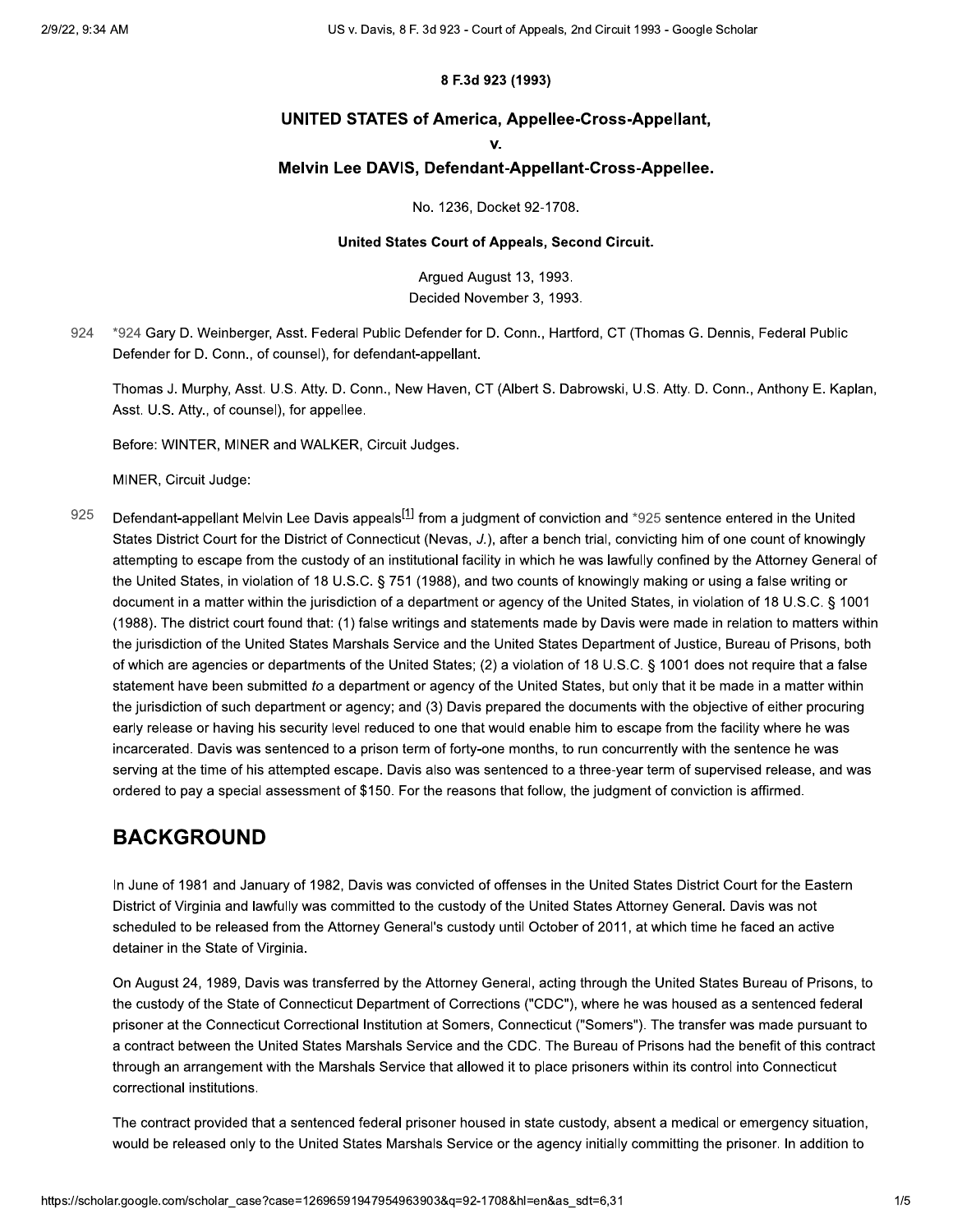US v. Davis, 8 F. 3d 923 - Court of Appeals, 2nd Circuit 1993 - Google Scholar

this agreement, pursuant to standard correctional practice, if the Bureau of Prisons requested that a defendant be released to an entity other than the United States Marshals Service, that request would be honored by the Connecticut officials.

Federal prisoners in the custody of the CDC are subject to the rules of the CDC for most purposes. The administrative directive of the CDC regarding federal prisoners provides: "All sentenced federal prisoners shall be subject to all rules and regulations of the Department of Corrections with the exception of good time and the setting of release dates. These two items will remain with Federal Bureau of Prisons' officials."

926

Until September of 1990, Davis was incarcerated at Somers, where he was an inmate trustee and the law library clerk positions that provided him with access to typewriters and office supplies. While at Somers, Davis approached correctional rehabilitation officer Jamie Maldonado, who was responsible for counselling and screening prisoners in Davis' unit with regard to community release programs and possible transfers. Davis claimed \*926 that he was "getting short" — meaning that his sentence was expiring within months — and asked that he be given a lower security designation. Davis showed Maldonado a document corroborating his assertion that his sentence was expiring. Maldonado reviewed Davis' computerized records, discovered that Davis was a federal prisoner and, accordingly, informed Davis that there was nothing he could do for him.

In February of 1990, Davis met at Somers with Kathryn Johnson, the Community Corrections Manager for the Boston office of the Federal Bureau of Prisons and told her that his State of Virginia detainer possibly had been dropped and showed her a document to that effect. Officials of the Bureau of Prisons reviewed Davis' file and determined that the detainer was still active.

On September 7, 1990, Davis was transferred to the Connecticut Community Correctional Center ("CCC") in New Haven, Connecticut, and placed in a maximum security status. Maximum security at CCC permits an inmate to work only in his housing unit, leaving three walls of security between the inmate and the community. Davis complained to Deputy Warden Michael Pozzetta that he was not satisfied with his security-level classification because he was due to be released soon. Davis told Pozzetta that officials at CCC either already had received or soon would receive information that would permit a reduction in his security level.

On October 18, 1990, the warden's office at CCC received through inter-office mail two documents pertaining to Davis. The first document was a letter dated October 5, 1990, written on stationery bearing the printed letterhead "U.S. Department of Justice, Federal Bureau of Prisons, Community Programs Office, Boston, Massachusetts." The letter was addressed to Mr. Larry Meachum, Commissioner of the CDC, and bore the signature of a fictitious "David V. Ingram" of the "U.S. Special Task Force." The document purported to terminate the Virginia Department of Corrections detainer and to move Davis' release date up to January 8, 1991.

The second document, dated April 27, 1990, was written in the form of a memorandum on stationery bearing at the top of the page the printed words "United States Government memorandum." The document bore the signature of a fictitious United States Parole Commissioner, "Albert W. Kaslowe," from Washington, D.C., and was addressed to United States Attorney General Richard Thornburgh. The document provided the following instructions regarding Davis:

PAROLE TO THE ACTUAL CUSTODY OF THE VIRGINIA DEPARTMENT OF CORRECTIONS ON OR BETWEEN MAY 23, 1990 AND JUNE 23, 1990.

IF DETAINER IS WITHDRAWN, AND/OR VIRGINIA NEGLECTS TO PICK-UP INMATE BY JUNE 23, 1990; INMATE WILL BE CONTINUED TO A RELEASE DATE OF JANUARY 8, 1991. AS DETAINER WILL THEREBY BECOME VOID WITH THE UNITED STATES JUSTICE DEPARTMENT.

Davis' fingerprints later were found on this memorandum. It is undisputed that both of these documents were fraudulent and factually inaccurate. Most importantly, contrary to the second document, Davis' release date was October 24, 2011 twenty years later than the forged document indicated. Also, contrary to both documents, the Virginia detainer was active.

Not realizing that these documents were fraudulent, the warden of CCC handed them to Deputy Warden Pozzetta as evidence of Davis' assertion that he should receive a reduced security assignment. Davis' security status subsequently was reduced so that he could participate in a minimum security work detail. This permitted him to work outside his housing unit, with only one perimeter wall separating him from the community.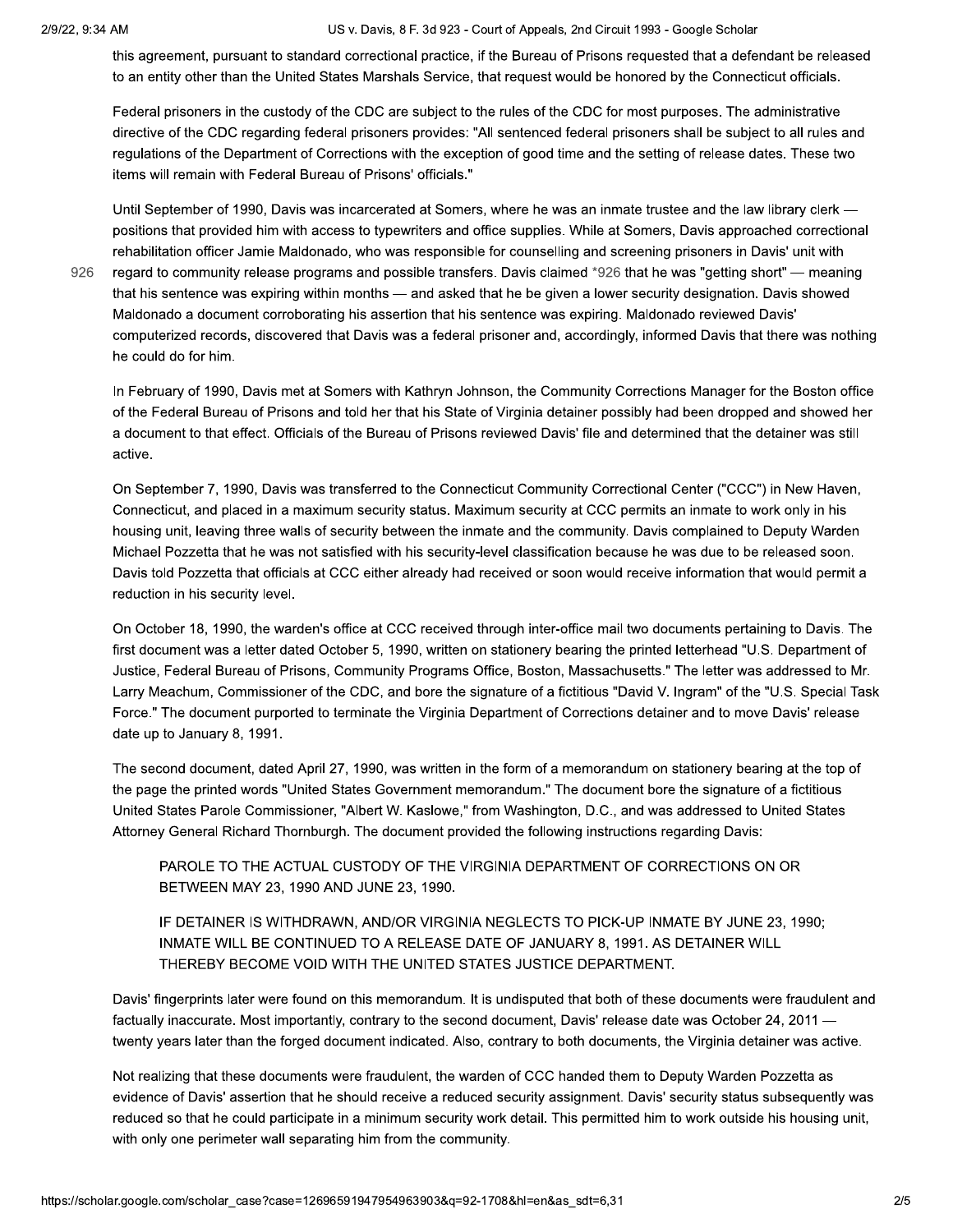US v. Davis, 8 F. 3d 923 - Court of Appeals, 2nd Circuit 1993 - Google Scholar

Two or three weeks later, Davis requested a further reduction in his security status to permit him to work outside all security perimeters. Working under the supervision of a corrections officer or, possibly, only a maintenance worker, Davis would have access to the street in this security mode. The request prompted a review of Davis' file. The review revealed

927

contradictions among the documents in the file and culminated in an FBI investigation. The falsity of the documents \*927 was uncovered, and Davis' security classification was upgraded to maximum level. On November 30, 1990, FBI agents, accompanied by Connecticut corrections officers, searched Davis' cell and seized numerous items, including blank stationery similar to the forged documents.

On February 18, 1992, Davis was indicted on one count of knowingly attempting to escape from the custody of an institutional facility in which he was lawfully confined by the Attorney General of the United States, in violation of 18 U.S.C. § 751, and two counts of knowingly making or using a false writing or document, knowing the same to contain a false statement, in a matter within the jurisdiction of the United States Department of Justice, in violation of 18 U.S.C. § 1001. On August 10, 1992, after a bench trial, Judge Nevas found Davis guilty on all three counts of the indictment.

## **DISCUSSION**

Davis primarily raises two issues on appeal. First, Davis argues that there was insufficient evidence to convict him of attempting to escape. Second, he contends that the false statements made to the state officials acting under contract with a federal agency did not satisfy the requirement of 18 U.S.C. § 1001 that the false statement be made in a matter "within the jurisdiction of any department or agency of the United States." We find that both of these claims lack merit.

# 1. Attempted Escape

A defendant bears a heavy burden when challenging the sufficiency of the evidence. See United States v. Medina, 944 F.2d 60, 66 (2d Cir.1991), cert. denied, U.S. , 112 S.Ct. 1508, 117 L.Ed.2d 646 (1992). Evidence must be viewed as a whole rather than in isolation, with every reasonable inference drawn in the Government's favor. United States v. Villegas, 899 F.2d 1324, 1339 (2d Cir.), cert. denied, 498 U.S. 991, 111 S.Ct. 535, 112 L.Ed.2d 545 (1990). A reviewing court need only determine whether "any rational trier of fact could have found the essential elements of the crime beyond a reasonable doubt." Jackson v. Virginia, 443 U.S. 307, 319, 99 S.Ct. 2781, 2789, 61 L.Ed.2d 560 (1979).

A conviction for attempted escape requires proof beyond a reasonable doubt that the defendant attempted to escape "from any institution or facility in which he [was] confined by direction of the Attorney General" and that "the custody or confinement [was] by virtue of an arrest on a charge of felony, or conviction of any offense." 18 U.S.C. § 751(a). Davis stipulated that, as a result of a conviction for an offense, he was lawfully committed to the custody of the Attorney General and that he was confined by the direction of the Attorney General at all relevant times. He argues only that he did not attempt to escape.

We have adopted the "substantial step" approach for determining whether conduct constitutes a criminal attempt. See United States v. Ivic, 700 F.2d 51, 66 (2d Cir.1983).

IA] person is guilty of an attempt ... if, acting with the kind of culpability otherwise required for commission of the crime, he ... purposely does or omits to do anything which, under the circumstances as he believes them to be, is an act or omission constituting a substantial step in a course of conduct planned to culminate in his commission of a crime.'

Id. (quoting Model Penal Code § 5.01(1)(c) (Proposed Official Draft 1962)); accord United States v. Shoulberg, 895 F.2d 882, 885 (2d Cir.1990); United States v. Delvecchio, 816 F.2d 859, 861 (2d Cir.1987). For conduct to amount to a substantial step it must be "`something more than mere preparation, yet [perhaps] less than the last act necessary before the actual commission of the substantive crime." Shoulberg, 895 F.2d at 885 (quoting United States v. Manley, 632 F.2d 978, 987 (2d Cir.1980), cert. denied, 449 U.S. 1112, 101 S.Ct. 922, 66 L.Ed.2d 841 (1981)). This determination depends necessarily on the particular factual context of each case. Id. Conduct is not considered a substantial step unless it is strongly corroborative of the criminal intent of the accused. *Ivic*, 700 F.2d at 66. With these considerations in mind, we must

928 determine, "whether sufficient proof exists \*928 to establish that the accused possessed the requisite criminal intent" and, if so, "whether the accused's conduct may be viewed as sufficiently corroborative of his established criminal intent." United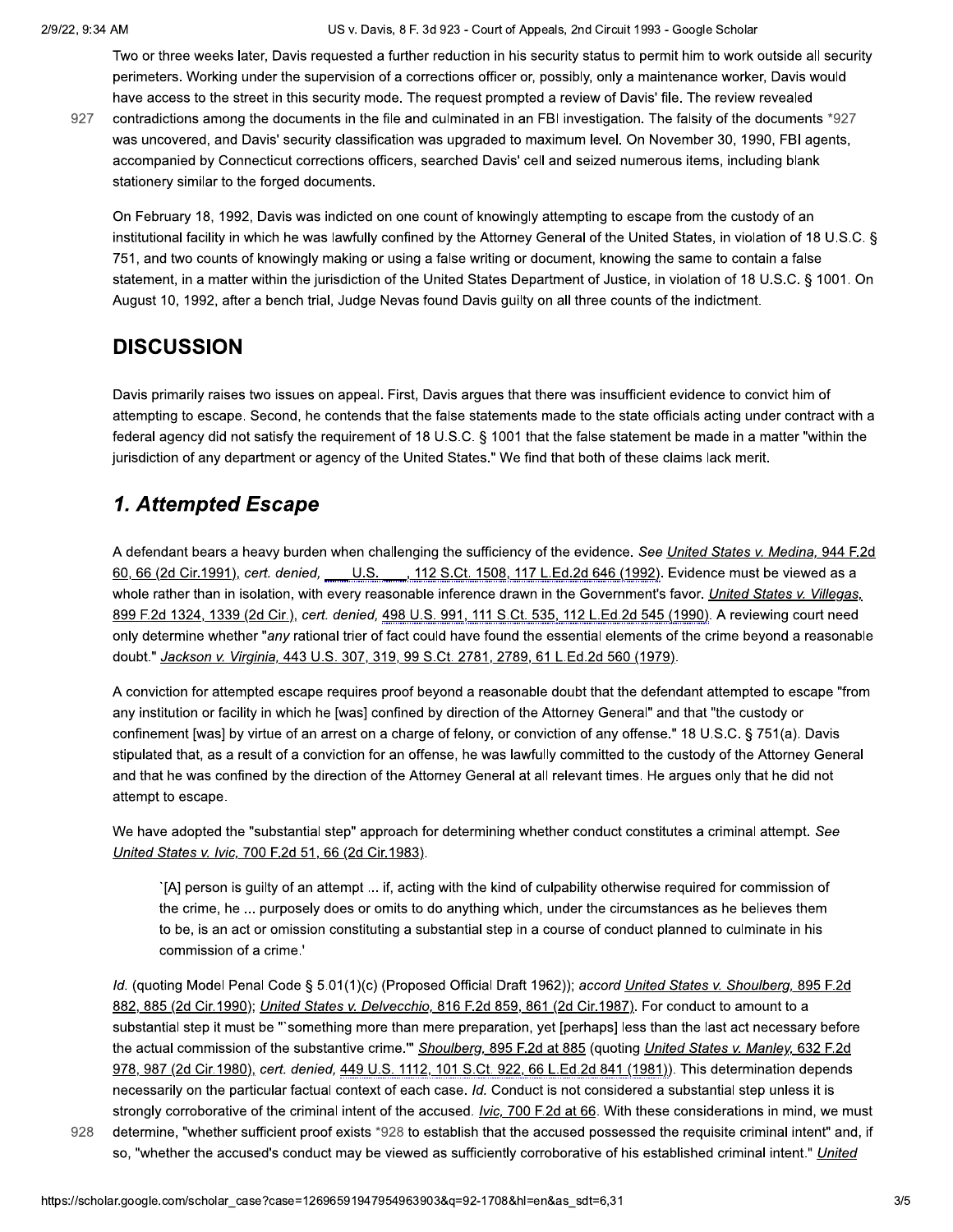929

States v. Mowad, 641 F.2d 1067, 1073 (2d Cir.), cert. denied, 454 U.S. 817, 102 S.Ct. 94, 70 L.Ed.2d 86 (1981); see Ivic, 700 F.2d at 66-67.

The Government argued at trial that Davis intended to escape either by waiting for his fraudulently altered release date of January 8, 1991, or by escaping from confinement under a diminished security status. Davis refers to these theories as the "warden's release" theory and the "reduced security level" theory, respectively. The district court found that Davis intended to escape using one of these methods and that his creation of the two fraudulent documents constituted a substantial step toward commission of this crime. More particularly, the court found that Davis believed he could reduce his security level to one that would enable him to leave the facility and escape. Under either theory, there was sufficient evidence in the record for the district court to conclude that Davis attempted to escape.

### a. Warden's Release Theory

With respect to the warden's release theory, Davis' intent to escape is shown by the fact that the forged letters moved his release date up more than twenty years. Davis asserts that he could not have intended to escape through his being released by the warden because he knew it was impossible to escape in this manner. Noting language in the January 8 letter indicating that a release order would be sent from the Department of Justice to the Marshals Service, Davis argues that he knew that the procedure required that he be transferred to a United States Marshal, and therefore he knew he could not simply be released by the warden. We are not persuaded that Davis did not believe he could escape in this manner. Davis succeeded in reducing his security status by the use of forged documents, and other forged documents may have provided for release to someone other than a United States Marshal.

Davis' conduct is sufficiently corroborative of his established criminal intent to escape: he created false documents indicating an early release; he placed these documents in the warden's mail; and he laid the groundwork for the receipt of the documents by telling Deputy Warden Pozzetta that he was due to be released soon. Viewed in the light most favorable to the Government, Judge Nevas properly found that Davis' conduct constituted a substantial step toward escaping from CCC.

## **b. Reduced Security Level Theory**

With respect to the reduced security level theory, Davis' intent is shown through his successive attempts to have his security level reduced. Even after he succeeded in having his security status reduced from maximum security to minimum security work detail, he requested that his security status be further reduced to outer perimeter security. This change would have resulted in Davis working outside of the prison walls in New Haven and being supervised by one guard or perhaps only a maintenance worker. Davis' acts are sufficiently corroborative of his criminal intent here, as they were corroborative of his criminal intent under the first theory. Moreover, Davis made his attempt at escape while at CCC, where his record was unknown and where his chances of success were greater because of the availability of outer perimeter work.

Davis' contention that he was seeking to lower his security level only to improve his prison conditions is unconvincing. In light of his long sentence, his false document providing for release in eleven weeks would have gained him only a very short time of improved prison conditions and certainly would have resulted in repercussions once discovered. Davis contends that the district court erred in convicting him because there were two inferences that could have been drawn - one consistent with innocence (forging letters only to improve his condition) and one consistent with quilt (to escape) — and the district court should have adopted the conclusion consistent with innocence. There is no requirement, however, that a finding of quilt by a district court "`exclude every reasonable \*929 hypothesis of innocence or be wholly inconsistent with every conclusion except that of guilt." See United States v. Maxwell, 920 F.2d 1028, 1035 (D.C.Cir.1990) (quoting United States v. Harrell, 737 F.2d 971, 979 (11th Cir.1984), cert. denied, 469 U.S. 1164, 105 S.Ct. 923, 83 L.Ed.2d 935, 470 U.S. 1027, 105 S.Ct. 1392, 84 L.Ed.2d 781 (1985)). Accordingly, we find no basis for disturbing the district court's finding of guilt.

# 2. False Statements in a Matter Within the Jurisdiction of a Department or **Agency of the United States**